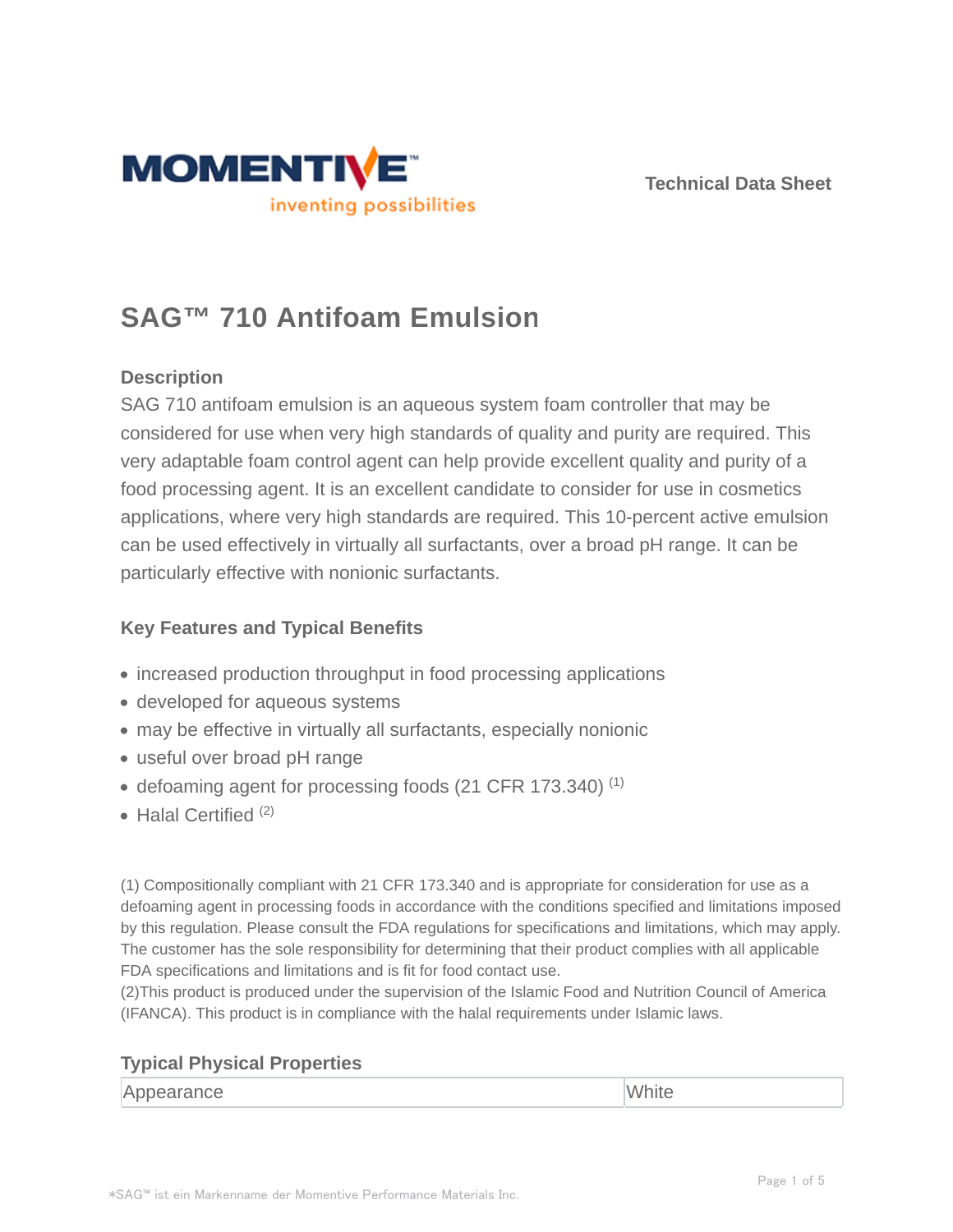| Form                                   | Pourable liquid |  |
|----------------------------------------|-----------------|--|
| Specific Gravity at 25/25°C            | $0.99 - 1.01$   |  |
| Viscosity at 25°C (after stirring), cP | 1000-2000       |  |
| pH                                     | 4.0             |  |
| <b>Emulsifier Type</b>                 | <b>Nonionic</b> |  |
| <b>Suitable Diluent</b>                | Water           |  |
| <b>Shelf Life, months</b>              | 24              |  |
| Active Ingredient Content, %           | 10              |  |

Typical physical properties are average data and are not to be used as or to develop specifications.

#### **Potential Applications**

This antifoam may be considered for use in the manufacture of food and feed products, and in a variety of industrial processes. These applications include:

| <b>Food and Feed Processing</b>                                                                      |                                                            |  |  |
|------------------------------------------------------------------------------------------------------|------------------------------------------------------------|--|--|
| <b>Alcohol fermentation</b>                                                                          | Meat/poultry processing                                    |  |  |
| Beverages, juices and sauces                                                                         | Potato chip manufacturing                                  |  |  |
| Bottle washing                                                                                       | Preserves, jams and jellies                                |  |  |
| Component of cleaning solutions                                                                      | Seafood washing                                            |  |  |
| Condiment and flavoring manufacturing                                                                | Soups and stews                                            |  |  |
| Corn wet-milling                                                                                     | Soy protein processing                                     |  |  |
| Egg washing                                                                                          | Vegetable washing                                          |  |  |
| Feed supplement manufacturing                                                                        | Whey processing                                            |  |  |
| Food plant waste water treatment                                                                     | Other dehydration,<br>evaporation and extraction processes |  |  |
| <b>Cosmetics</b>                                                                                     |                                                            |  |  |
| Formulation aid in cosmetics, balms,<br>lotions, moisturizers, ointments,<br>shampoos and sunscreens | Packaging aid                                              |  |  |

#### **Patent Status**

Nothing contained herein shall be construed to imply the nonexistence of any relevant patents or to constitute the permission, inducement or recommendation to practice any invention covered by any patent, without authority from the owner of the patent.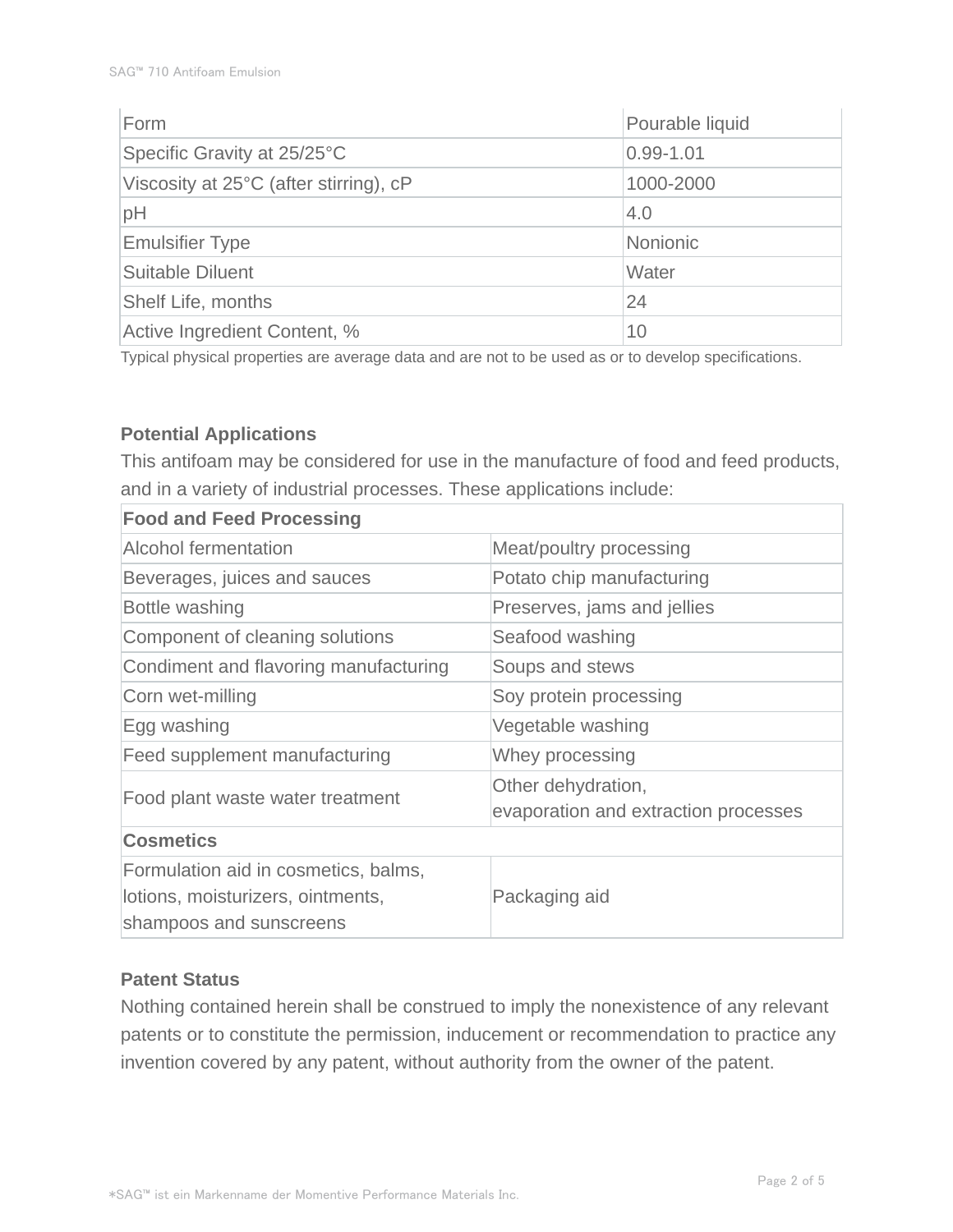### **Product Safety, Handling and Storage**

Customers should review the latest Safety Data Sheet (SDS) and label for product safety information, safe handling instructions, personal protective equipment if necessary, emergency service contact information, and any special storage conditions required for safety. Momentive Performance Materials (MPM) maintains an aroundthe-clock emergency service for its products. SDS are available at www.momentive.com or, upon request, from any MPM representative. For product storage and handling procedures to maintain the product quality within our stated specifications, please review Certificates of Analysis, which are available in the Order Center. Use of other materials in conjunction with MPM products (for example, primers) may require additional precautions. Please review and follow the safety information provided by the manufacturer of such other materials.

#### **Limitations**

Customers must evaluate Momentive Performance Materials products and make their own determination as to fitness of use in their particular applications.

#### **Contact Information**

Email commercial.services@momentive.com

#### **Telephone**

| <b>Americas</b>      | <b>Latin America</b> | <b>EMEAI- Europe, Middle</b><br>East, Africa & India | <b>ASIA PACIFIC</b> |
|----------------------|----------------------|------------------------------------------------------|---------------------|
| +1 800 295 2392      | <b>Brazil</b>        | <b>Europe</b>                                        | <b>China</b>        |
| Toll free*           | +55 11 4534 9650     | +390510924300                                        | 800 820 0202        |
| +704 805 6946        | <b>Direct Number</b> | Direct number                                        | Toll free           |
| <b>Direct Number</b> |                      |                                                      | +86 21 3860 4892    |
|                      |                      |                                                      | Direct number       |
| *All American        | <b>Mexico</b>        | India, Middle East &                                 | Japan               |
| countries            | +52 55 2169 7670     | <b>Africa</b>                                        | +81 3 5544 3111     |
|                      | <b>Direct Number</b> | + 91 44 71212207                                     | Direct number       |
|                      |                      | Direct number*                                       |                     |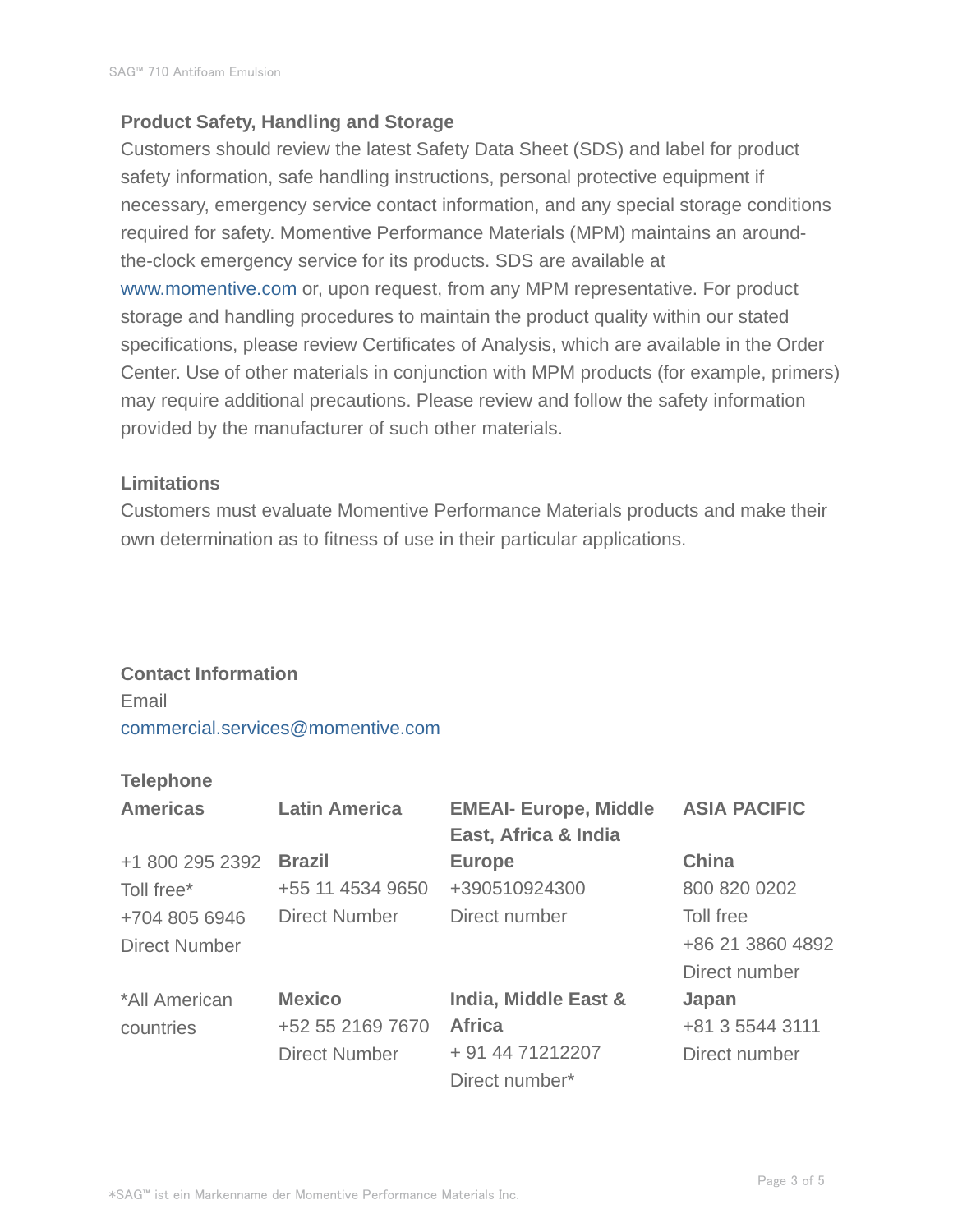**\*All Middle Eastern countries, Africa, India, Korea** +82 2 6201 4600

For literature and technical assistance, visit our website at: www.momentive.com

#### **DISCLAIMER:**

**THE MATERIALS, PRODUCTS AND SERVICES OF MOMENTIVE PERFORMANCE MATERIALS INC. AND ITS SUBSIDIARIES AND AFFILIATES (COLLECTIVELY "SUPPLIER"), ARE SOLD SUBJECT TO SUPPLIER'S STANDARD CONDITIONS OF SALE, WHICH ARE INCLUDED IN THE APPLICABLE DISTRIBUTOR OR OTHER SALES AGREEMENT, PRINTED ON THE BACK OF ORDER ACKNOWLEDGMENTS AND INVOICES, AND AVAILABLE UPON REQUEST. ALTHOUGH ANY INFORMATION, RECOMMENDATIONS, OR ADVICE CONTAINED HEREIN IS GIVEN IN GOOD FAITH, SUPPLIER MAKES NO WARRANTY OR GUARANTEE, EXPRESS OR IMPLIED, (i) THAT THE RESULTS DESCRIBED HEREIN WILL BE OBTAINED UNDER END-USE CONDITIONS, OR (ii) AS TO THE EFFECTIVENESS OR SAFETY OF ANY DESIGN INCORPORATING ITS PRODUCTS, MATERIALS, SERVICES, RECOMMENDATIONS OR ADVICE. EXCEPT AS PROVIDED IN SUPPLIER'S STANDARD CONDITIONS OF SALE, SUPPLIER AND ITS REPRESENTATIVES SHALL IN NO EVENT BE RESPONSIBLE FOR ANY LOSS RESULTING FROM ANY USE OF ITS MATERIALS, PRODUCTS OR SERVICES DESCRIBED HEREIN.** Each user bears full responsibility for making its own determination as to the suitability of Supplier's materials, services, recommendations, or advice for its own particular use. Each user must identify and perform all tests and analyses necessary to assure that its finished parts incorporating Supplier's products, materials, or services will be safe and suitable for use under end-use conditions. Nothing in this or any other document, nor any oral recommendation or advice, shall be deemed to alter, vary, supersede, or waive any provision of Supplier's standard Conditions of Sale or this Disclaimer, unless any such modification is specifically agreed to in a writing signed by Supplier. No statement contained herein concerning a possible or suggested use of any material, product, service or design is intended, or should be construed, to grant any license under any patent or other intellectual property right of Supplier covering such use or design, or as a recommendation for the use of such material, product, service or design in the infringement of any patent or other intellectual property right.